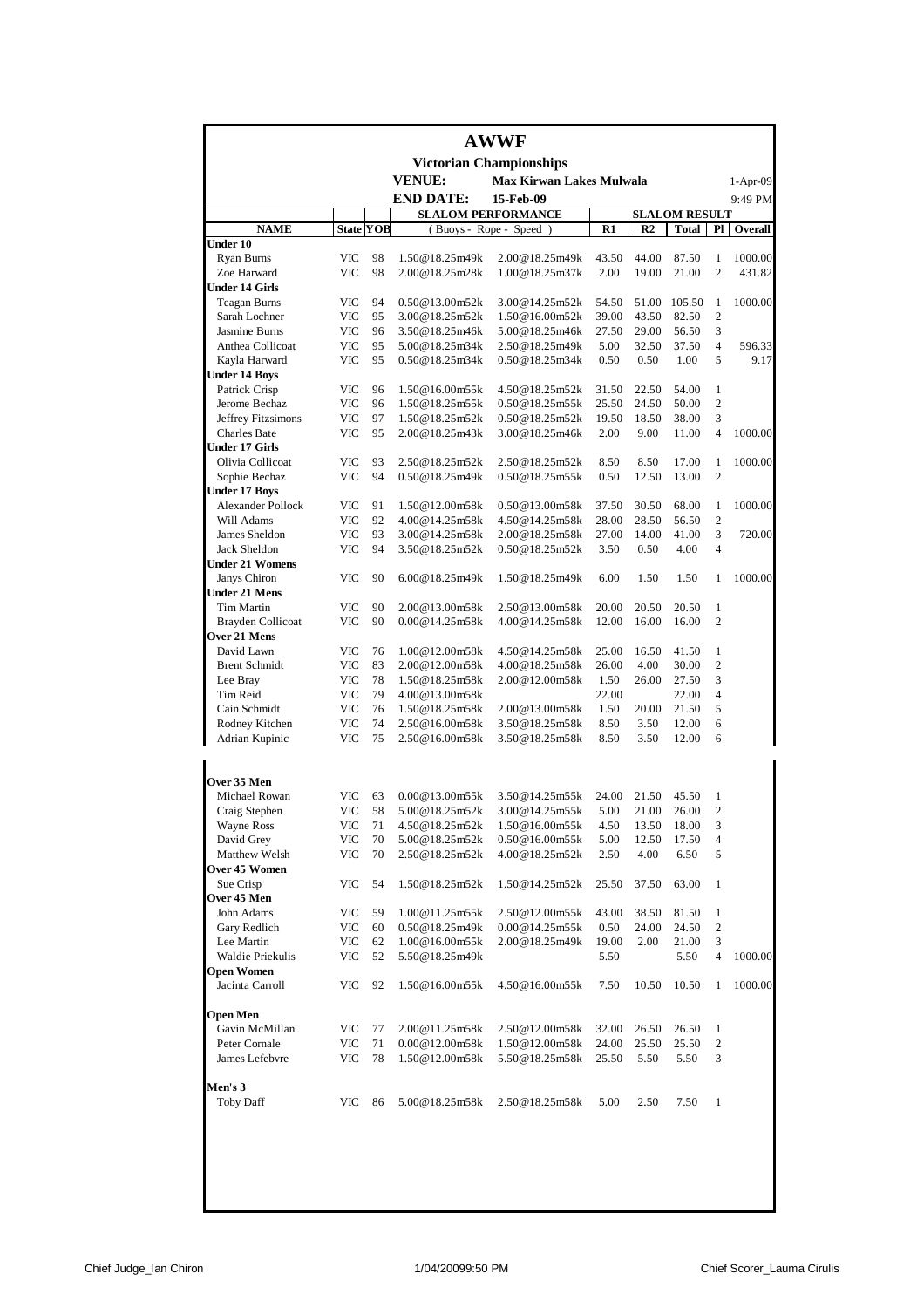|                          |                                | <b>AWWF</b> |                                 |                |              |                |                |  |  |
|--------------------------|--------------------------------|-------------|---------------------------------|----------------|--------------|----------------|----------------|--|--|
|                          | <b>Victorian Championships</b> |             |                                 |                |              |                |                |  |  |
|                          | <b>VENUE:</b>                  |             | <b>Max Kirwan Lakes Mulwala</b> |                |              |                | $1-Apr-09$     |  |  |
|                          | <b>END DATE:</b><br>15-Feb-09  |             |                                 |                |              |                |                |  |  |
| <b>TRICK RESULT</b>      |                                |             |                                 |                |              |                | 9:49 PM        |  |  |
| <b>NAME</b>              | <b>State</b>                   | <b>YOB</b>  | $R1$                            | R <sub>2</sub> | <b>Total</b> | P1             | <b>Overall</b> |  |  |
| <b>Under 10</b>          |                                |             |                                 |                |              |                |                |  |  |
| Ryan Burns               | <b>VIC</b>                     | 98          | 1290                            | 1540           | 2830         | $\mathbf{1}$   | 1000.00        |  |  |
| Zoe Harward              | <b>VIC</b>                     | 98          | 670                             | 860            | 1530         | $\overline{c}$ | 558.44         |  |  |
| <b>Under 14 Girls</b>    |                                |             |                                 |                |              |                |                |  |  |
| Kayla Harward            | <b>VIC</b>                     | 95          | 2060                            | 2340           | 4400         | $\mathbf{1}$   | 1000.00        |  |  |
| <b>Teagan Burns</b>      | <b>VIC</b>                     | 94          | 2200                            | 1770           | 3970         | $\overline{c}$ | 940.17         |  |  |
| Anthea Collicoat         | <b>VIC</b>                     | 95          | 760                             | 640            | 1400         | 3              | 324.79         |  |  |
| Jasmine Burns            | <b>VIC</b>                     | 96          | 990                             | 320            | 1310         | $\overline{4}$ |                |  |  |
| Sarah Lochner            | <b>VIC</b>                     | 95          | 720                             | 350            | 1070         | 5              |                |  |  |
| <b>Under 14 Boys</b>     |                                |             |                                 |                |              |                |                |  |  |
| Patrick Crisp            | <b>VIC</b>                     | 96          | 1610                            | 2360           | 3970         | $\mathbf 1$    |                |  |  |
| Jeffrey Fitzsimons       | <b>VIC</b>                     | 97          | 980                             | 1180           | 2160         | $\overline{2}$ |                |  |  |
| <b>Charles Bate</b>      | <b>VIC</b>                     | 95          | 980                             | 900            | 1880         | 3              | 1000.00        |  |  |
| Jerome Bechaz            | <b>VIC</b>                     | 96          | 580                             | 660            | 1240         | $\overline{4}$ |                |  |  |
| <b>Under 17 Girls</b>    |                                |             |                                 |                |              |                |                |  |  |
| Olivia Collicoat         | <b>VIC</b>                     | 93          | 1240                            | 1450           | 2690         | $\mathbf{1}$   | 1000.00        |  |  |
| Sophie Bechaz            | <b>VIC</b>                     | 94          | 470                             | 660            | 1130         | $\overline{2}$ |                |  |  |
| <b>Under 17 Boys</b>     |                                |             |                                 |                |              |                |                |  |  |
| <b>Alexander Pollock</b> | <b>VIC</b>                     | 91          | 3040                            | 3420           | 6460         | $\mathbf{1}$   | 1000.00        |  |  |
| James Sheldon            | <b>VIC</b>                     | 93          | 1110                            | 910            | 2020         | $\overline{2}$ | 324.56         |  |  |
| <b>Under 21 Womens</b>   |                                |             |                                 |                |              |                |                |  |  |
| Janys Chiron             | <b>VIC</b>                     | 90          | 1130                            | 1370           | 1370         | 1              | 1000.00        |  |  |
| <b>Over 21 Mens</b>      |                                |             |                                 |                |              |                |                |  |  |
| <b>Brent Schmidt</b>     | <b>VIC</b>                     | 83          | 6260                            | 2950           | 9210         | $\mathbf{1}$   |                |  |  |
| Lee Bray                 | <b>VIC</b>                     | 78          | 3190                            | 1680           | 4870         | $\overline{c}$ |                |  |  |
| Over 35 Women            |                                |             |                                 |                |              |                |                |  |  |
| <b>Christine Stephen</b> | <b>VIC</b>                     | 64          | 1010                            | 890            | 1900         | 1              |                |  |  |
| <b>Over 45 Women</b>     |                                |             |                                 |                |              |                |                |  |  |
| Sue Crisp                | <b>VIC</b>                     | 54          | 1080                            | 1080           | 2160         | $\mathbf{1}$   |                |  |  |
| Over 45 Men              |                                |             |                                 |                |              |                |                |  |  |
| Waldie Priekulis         | <b>VIC</b>                     | 52          | 1780                            |                | 1780         | 1              | 1000.00        |  |  |
| Over 55 Men              |                                |             |                                 |                |              |                |                |  |  |
| <b>Richard Crisp</b>     | <b>VIC</b>                     | 46          | 1730                            | 950            | 2680         | $\mathbf{1}$   |                |  |  |
| <b>Open Women</b>        |                                |             |                                 |                |              |                |                |  |  |
| Kate Pollock             | <b>VIC</b>                     | 89          | 2680                            | 3150           | 3150         | $\mathbf{1}$   |                |  |  |
| Jacinta Carroll          | <b>VIC</b>                     | 92          | 4250                            | 2170           | 2170         | 2              | 1000.00        |  |  |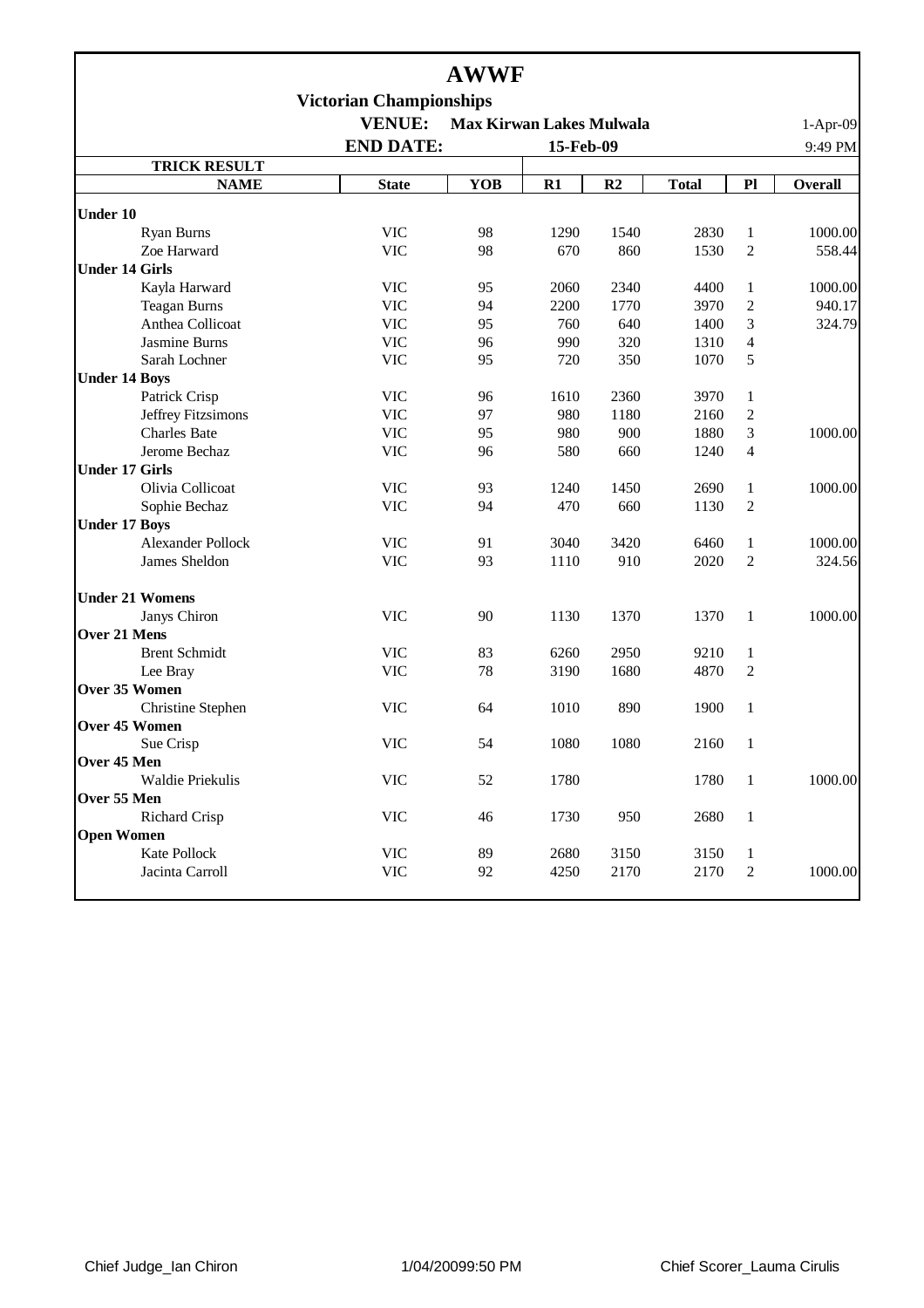|                                           |                          |              |            | <b>AWWF</b>                    |      |              |                |                |  |  |
|-------------------------------------------|--------------------------|--------------|------------|--------------------------------|------|--------------|----------------|----------------|--|--|
|                                           |                          |              |            | <b>Victorian Championships</b> |      |              |                |                |  |  |
|                                           |                          |              |            |                                |      |              |                | $1-Apr-09$     |  |  |
| <b>VENUE: Max Kirwan Lakes Mulwala</b>    |                          |              |            |                                |      |              |                |                |  |  |
| END DATE: 15-Feb-09<br><b>JUMP RESULT</b> |                          |              |            |                                |      |              |                |                |  |  |
|                                           | <b>NAME</b>              | <b>State</b> | <b>YOB</b> | R1                             | R2   | <b>Total</b> | P1             | <b>Overall</b> |  |  |
|                                           |                          |              |            |                                |      |              |                |                |  |  |
| <b>Under 14 Girls</b>                     |                          |              |            |                                |      |              |                |                |  |  |
|                                           | <b>Teagan Burns</b>      | <b>VIC</b>   | 94         | 22.8                           | 24.6 | 47.4         | $\mathbf{1}$   | 1000.00        |  |  |
|                                           | Kayla Harward            | <b>VIC</b>   | 95         | 16.8                           | 17.9 | 34.7         | $\overline{2}$ | 529.46         |  |  |
|                                           | Anthea Collicoat         | <b>VIC</b>   | 95         | 12.4                           | 10.9 | 23.3         | 3              | 254.08         |  |  |
| <b>Under 14 Boys</b>                      |                          |              |            |                                |      |              |                |                |  |  |
|                                           | <b>Charles Bate</b>      | <b>VIC</b>   | 95         | 11.2                           | 11.5 | 22.7         | $\mathbf{1}$   | 1000.00        |  |  |
| <b>Under 17 Girls</b>                     |                          |              |            |                                |      |              |                |                |  |  |
|                                           | Olivia Collicoat         | <b>VIC</b>   | 93         | 20.0                           | 20.0 | 40.0         | $\mathbf{1}$   | 1000.00        |  |  |
| <b>Under 17 Boys</b>                      |                          |              |            |                                |      |              |                |                |  |  |
|                                           | <b>Alexander Pollock</b> | <b>VIC</b>   | 91         | 37.8                           | 39.3 | 77.1         | 1              | 1000.00        |  |  |
|                                           | James Sheldon            | <b>VIC</b>   | 93         | 26.8                           | 29.5 | 56.3         | $\overline{2}$ | 492.23         |  |  |
| <b>Under 21 Womens</b>                    |                          |              |            |                                |      |              |                |                |  |  |
|                                           | Janys Chiron             | <b>VIC</b>   | 90         | 28.9                           | 27.1 | 27.1         | $\mathbf{1}$   | 1000.00        |  |  |
| Over 21 Mens                              |                          |              |            |                                |      |              |                |                |  |  |
|                                           | James Lefebvre           | <b>VIC</b>   | 78         | 38.6                           | 40.5 | 79.1         | 1              |                |  |  |
|                                           | Adrian Kupinic           | <b>VIC</b>   | 75         | 37.8                           | 40.0 | 77.8         | $\overline{2}$ |                |  |  |
|                                           | Rodney Kitchen           | <b>VIC</b>   | 74         | 34.9                           | 33.9 | 68.8         | 3              |                |  |  |
| Over 35 Men                               |                          |              |            |                                |      |              |                |                |  |  |
|                                           | Craig Stephen            | <b>VIC</b>   | 58         | 27.1                           | 28.6 | 55.7         | $\mathbf{1}$   |                |  |  |
| Over 45 Men                               |                          |              |            |                                |      |              |                |                |  |  |
|                                           | <b>Waldie Priekulis</b>  | <b>VIC</b>   | 52         | 32.0                           | 32.7 | 64.7         | $\mathbf{1}$   | 1000.00        |  |  |
| <b>Open Women</b>                         |                          |              |            |                                |      |              |                |                |  |  |
|                                           | Jacinta Carroll          | <b>VIC</b>   | 92         | 39.7                           | 37.4 | 37.4         | $\overline{1}$ | 1000.00        |  |  |
| <b>Open Men</b>                           |                          |              |            |                                |      |              |                |                |  |  |
|                                           | Gavin McMillan           | <b>VIC</b>   | 77         | 47.9                           | 49.9 | 49.9         | $\mathbf{1}$   |                |  |  |